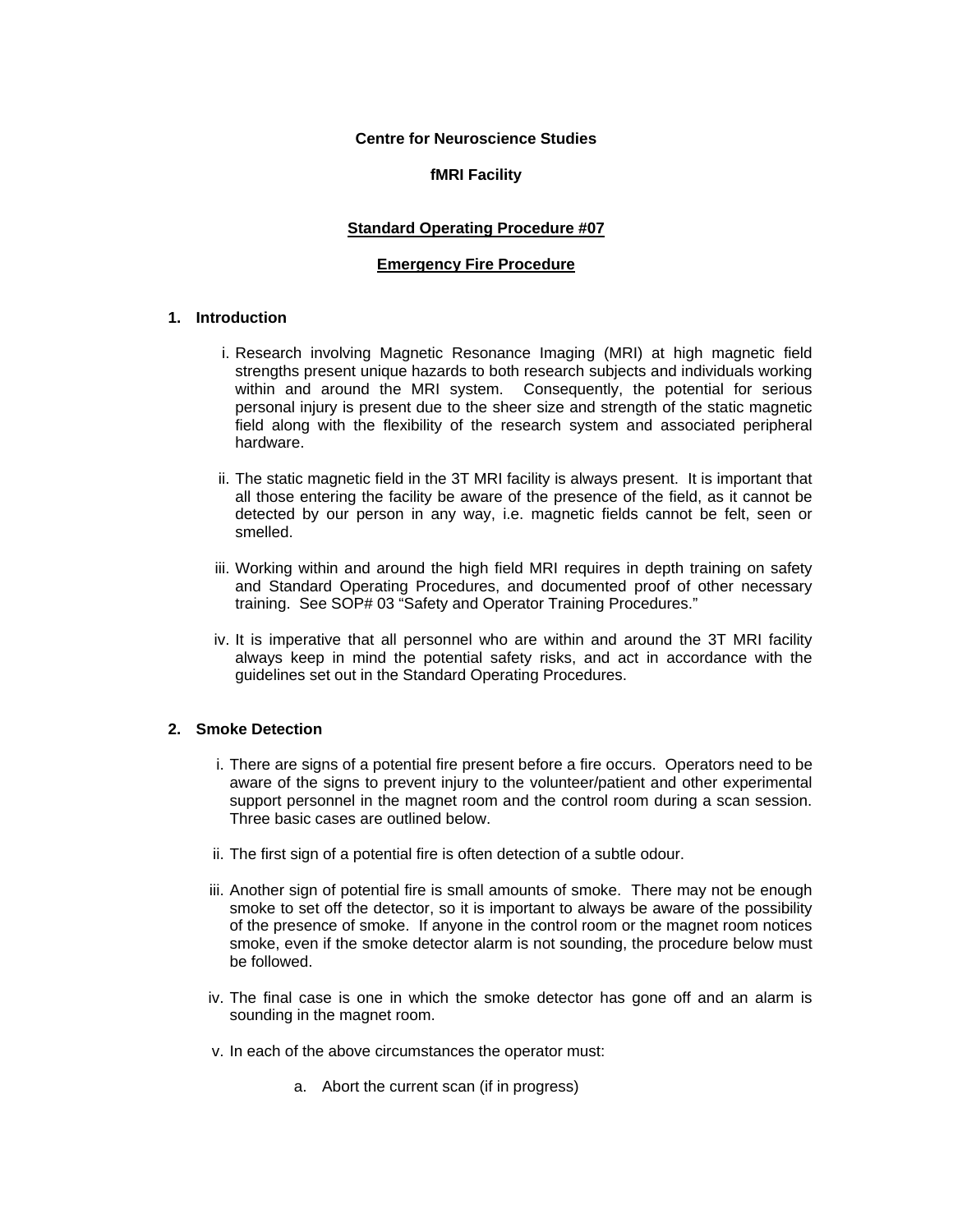- b. Shut-down the electrical power to the MRI equipment by pressing one of the red shut-off buttons (one is located inside the Magnet Room to the left of the door, and one is in the equipment room). See SOP# 08 "Emergency Shut-Down and Quench Procedures" for the procedure.
- c. Remove the research subject from the Magnet Room.
- d. Investigate the source of the odour or smoke.
- e. Close the Magnet Room door.
- f. Immediately notify the Facility Director.
- vi. It is important to keep in mind that any smoke or odour caused by heat can contain chemicals that are harmful if inhaled. Limit your exposure and close the magnet room door to prevent the noxious fumes from permeating the rest of the building.

# 3. **Emergency Fire Procedure**

- i. Remember to use common sense! There are three basic steps to follow:
	- a. Ensure your own safety
	- b. Ensure the safety of the volunteer/patient in the magnet
	- c. Contain the fire if possible. If it is not possible to contain the fire, follow the procedure in "Emergency Fire Procedure for Uncontrollable Fires."
- ii. Shut down the electrical power to the MRI equipment by pressing one of the red electrical shut-off buttons. See SOP# 08 "Emergency Shut-Down and Quench Procedures" for the procedures. They are located:
	- a. In the Equipment Room, to the left as you enter the door
	- b. In the Magnet Room, to the left as you enter the door
- iii. Remove the volunteer/patient from the scanner.
	- a. Press the "Home Position" button on the front face of the magnet to the right or left of the bore. In the case of loss of power or defective motorized drive, activate the emergency table release located under the support frame of the patient table and withdraw the bed from the magnet manually (see SOP #10 "Exiting A Person From The Magnet In An Emergency").
	- b. If the volunteer/patient is not responding or requires medical attention, follow the procedure set out in SOP# 06 "Emergency Procedure."
- iv. Activate the fire alarm located in the Control Room, to the right of the door from the Waiting Rooms into the Control Room (as you enter).
- v. Contain the fire.
	- a. The non-magnetic fire extinguisher is located to your right when you enter the Control Room.
	- b. If possible, use the non-magnetic fire extinguisher to put the fire out.
	- c. If it is not possible to contain the fire using the non-magnetic fire extinguisher, proceed to "Emergency Fire Procedure for Uncontrollable Fires."
- vi. Close the Magnet Room door.